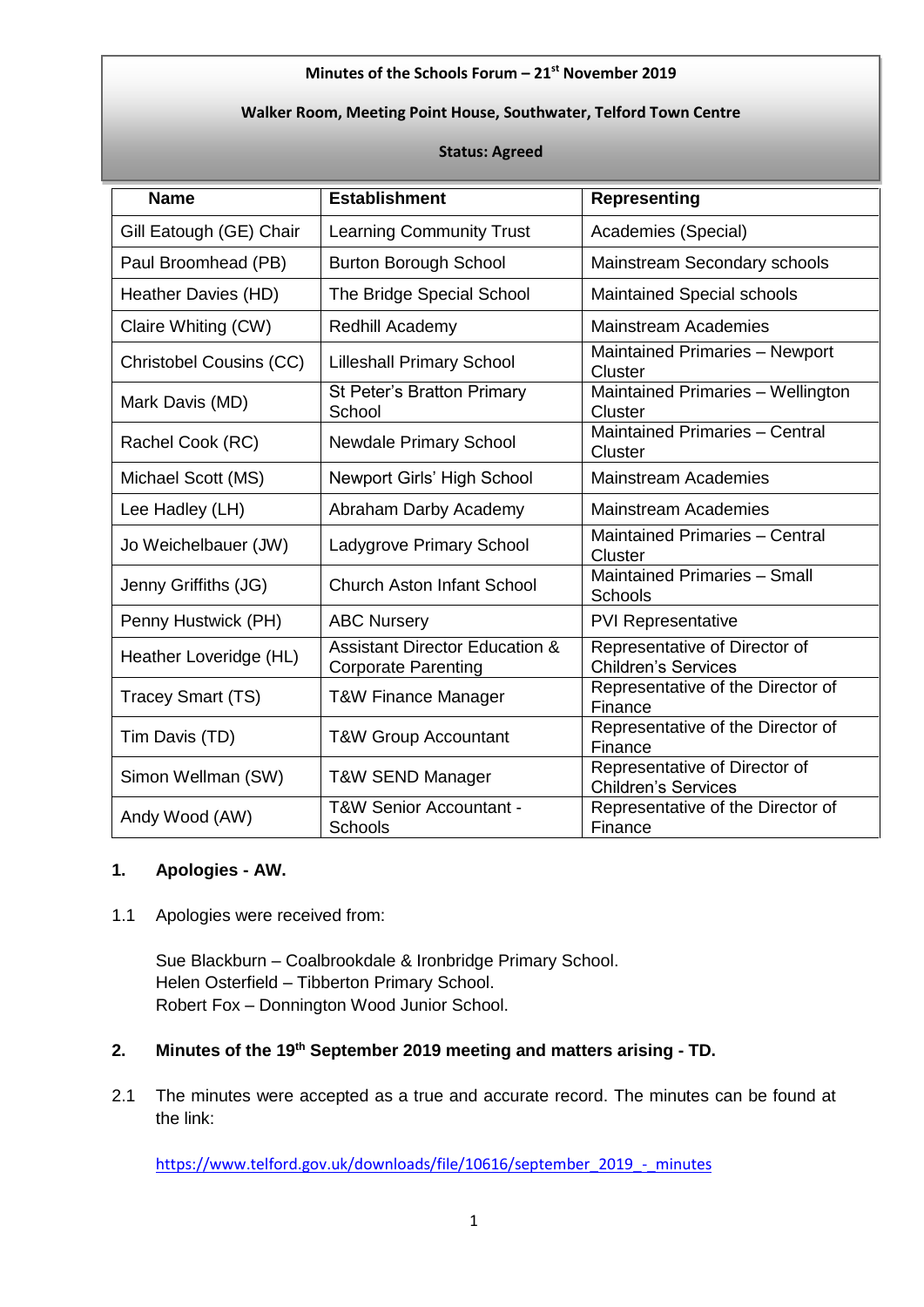- 2.2 The group confirmed that letters had gone out to schools from the unions requesting funding for the AY2019/20.
- 2.3 TD advised that the search for a post 16 member for the Forum is ongoing.

### **3. School funding 2020/21 onwards - TD.**

3.1 TD gave the group an overview of the papers presented to the Forum. The papers can be found at the following links:

[https://www.telford.gov.uk/downloads/file/10977/november\\_2019\\_-\\_schools\\_funding\\_2020-21\\_onwards](https://www.telford.gov.uk/downloads/file/10977/november_2019_-_schools_funding_2020-21_onwards) [https://www.telford.gov.uk/downloads/file/10978/november\\_2019\\_-\\_schools\\_block\\_provisional\\_modelling](https://www.telford.gov.uk/downloads/file/10978/november_2019_-_schools_block_provisional_modelling)

#### **Schools Block**

- 3.2 TD advised the Forum that the initial modelling has continued to be based upon the principle of moving towards the national funding formula (NFF). As the LA is not asking for a 0.5% transfer from the schools block to the high needs block for 2020/21 and the DfE has increased T&W to NFF levels, it is possible (depending upon confirmed local data) that we could be able to fully implement the national formula for T&W schools in FY2020-21.
- 3.3 CW stated that in the NFF, and also in the historic funding formula, deprivation and low prior attainment allocations to schools (major elements of mainstream schools notional budget for high needs) did not always reflect where the need was for SEN funding, i.e. the extent to which individual schools are having to meet the first £6,000 of additional costs for each pupils from their general budget allocations.

# **High Needs**

- 3.4 The provisional 2020/21 allocations to T&W have increased by 14% compared to the national average of 12%. This produces an increase of approximately £3m compared to 2019/20. However the lack of a top slice from the schools block will reduce the net increase in funds by around £600,000. In addition, whilst it is too early in the financial year to be confident about the eventual outturn, it does appear likely that there will be a DSG overspend in high needs by the end of the year. There are cost pressures throughout high needs.
- 3.5 HD added that special school budgets for FY1920 were under considerable pressure and schools could have incurred significant deficits by the end of FY1920. These deficits will need to be addressed and a realistic inflationary increase added to the FY2021 budget.
- 3.6 GE stated that nationally there had been a substantial rise in the number of EHCPs being requested. SW responded that in recent years the increase in T&W has been substantially less than national averages.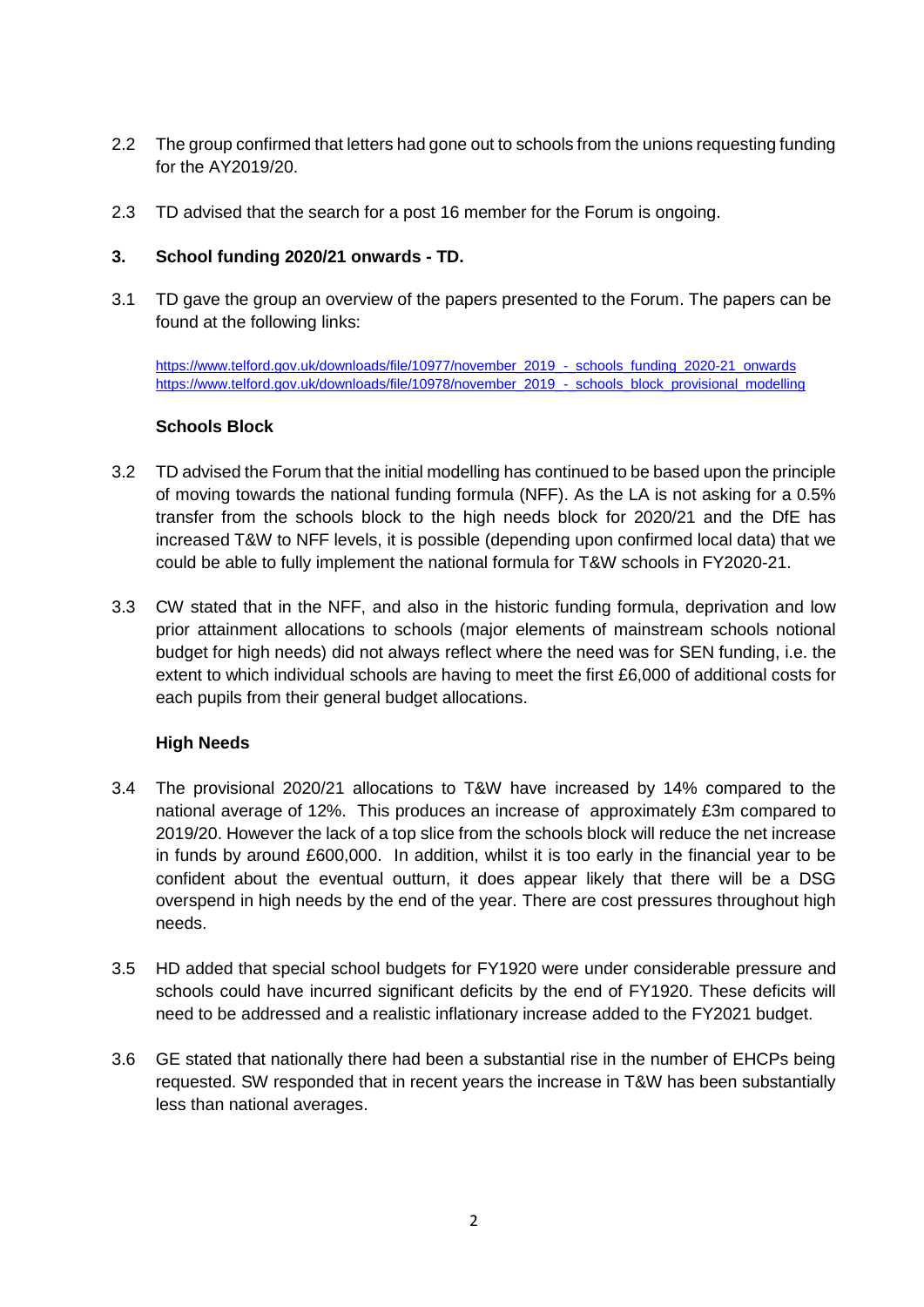# **Early Years.**

- 3.7 TD pointed out that the increase in early years funding was very modest in comparison to the schools budget, with an increase of less than 2%. There was a significant increase in early years funding in 2017/18, but no increases in the subsequent two years.
- 3.8 Particularly in the PVI sector, early years has been significantly impacted by year on year increases in the minimum wage in the last few years, leading to substantial financial pressure.
- 3.9 TD highlighted that Nursery Schools still face financial uncertainty, due to the government only extending the guarantee of the lump sum elements of the EYNFF from August 2020 to March 2021.
- 3.10 CW stated that nursery classes are being subsidised by the remainder of the school, as the funding available is insufficient.
- 3.11 PH stated that the PVIs are charging what the market will support in terms of private provision and that private provision is subsidising the free offer.

### **Central School Services Block (CSSB)**

3.12 The income for the CSSB is based upon an amount per pupil, which is reducing annually for authorities like T&W that are on a protected sum, as protection is withdrawn. 2020/21 is also the first year of a gradual removal of funding for historic commitments, with funding being cut by 20% next year. This has only a small impact for T&W as we only had £25,000 of historic items.

#### **4. Funding for statutory services - TD.**

4.1 The Forum was presented with papers which can be found at the following links:

[https://www.telford.gov.uk/downloads/file/11024/november\\_2019\\_-\\_funding\\_for\\_statutory\\_services\\_2020-21](https://www.telford.gov.uk/downloads/file/11024/november_2019_-_funding_for_statutory_services_2020-21) [https://www.telford.gov.uk/downloads/file/11025/november\\_2019\\_-](https://www.telford.gov.uk/downloads/file/11025/november_2019_-_central_schools_services_numbers_fy2020-21) [\\_central\\_schools\\_services\\_numbers\\_fy2020-21](https://www.telford.gov.uk/downloads/file/11025/november_2019_-_central_schools_services_numbers_fy2020-21)

- 4.2 The first part of the paper looks at the services that are provided to all schools including academies and the vote for this element will be for all the Forum members.
- 4.3 TD highlighted that the services for which the LA is asking for funding are statutory services that the LA must provide to all schools.
- 4.4 CW asked why internal audit are included in the CSSB funding request when they do not provide services to academies. TD clarified that internal audit have a responsibility to audit the LAs general activities, some of which are provide to academies as well as maintained school. Thus it is an indirect and less visible service than an audit of the school, for which the local authority has no responsibility for academies.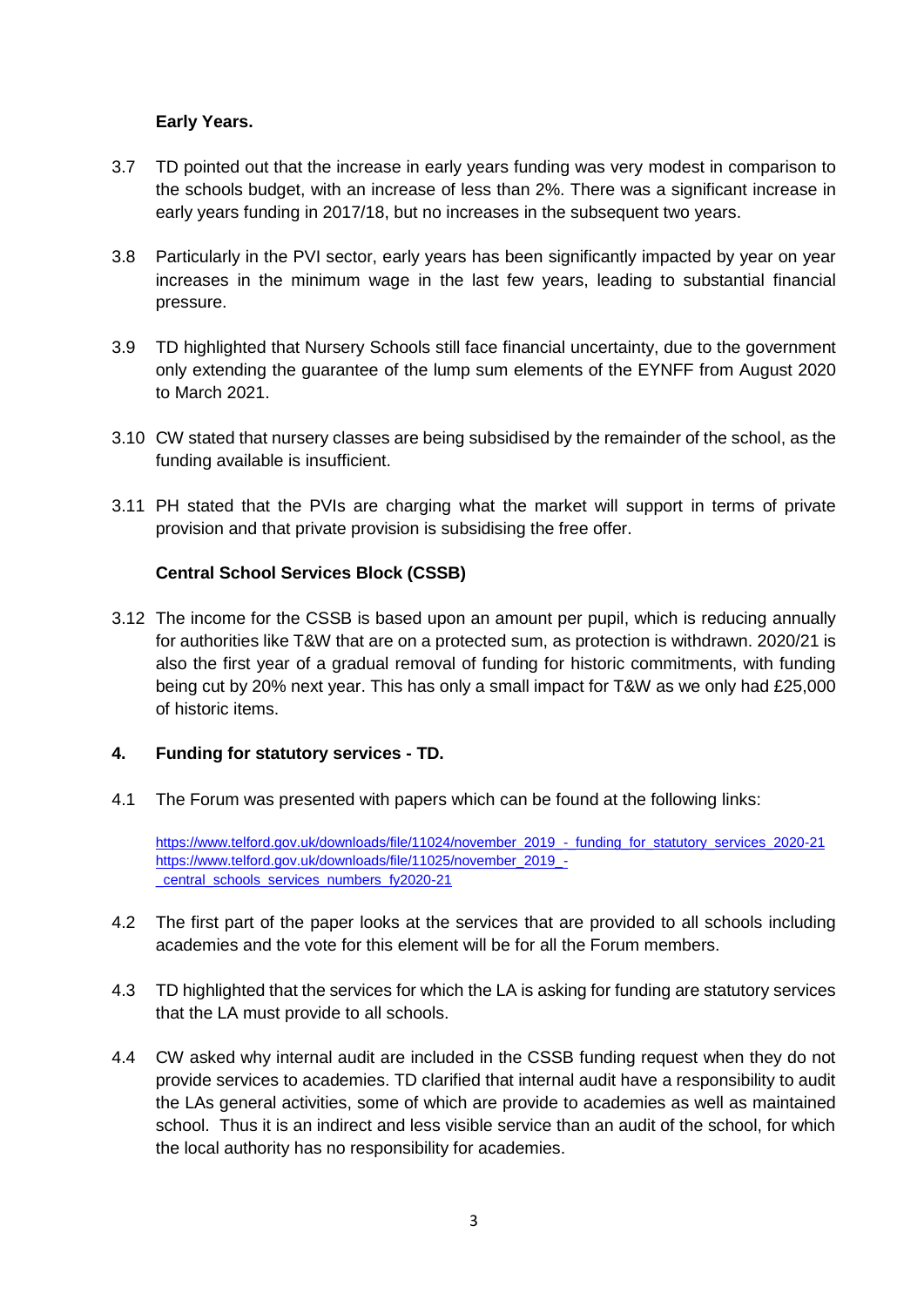- 4.5 The Forum voted to approve the use of £859,350 from the CSSB for the services listed in the paper presented.
- 4.6 The second part of the paper requests that schools de-delegate funding to support statutory services that the LA must provide to maintained schools.
- 4.7 Maintained mainstream schools representatives voted in favour of de-delegating funding at £26.23 per pupil, approximately £391,400 for all schools, to be used for the services listed in the paper.

### **5. De-delegation for Free School Meal Eligibility Checks - TD.**

5.1 The Forum was presented with a paper which can be found at the link:

[https://www.telford.gov.uk/downloads/file/10980/november\\_2019\\_-\\_free\\_school\\_meal\\_de](https://www.telford.gov.uk/downloads/file/10980/november_2019_-_free_school_meal_de-delegation)[delegation](https://www.telford.gov.uk/downloads/file/10980/november_2019_-_free_school_meal_de-delegation)

- 5.2 The synergistic benefits of the LA carrying out checks on the behalf of schools was discussed.
- 5.3 The maintained primary schools voted in favour of de-delegation for FSM checks for FY2020/21.
- 5.4 PB, as the only maintained secondary schools representative, agreed to de-delegation for both of the maintained secondary schools.

#### **6. Falling Rolls Fund for FY2020/21 - TD**

6.1 The Forum were presented with a paper which can be found at the link:

[https://www.telford.gov.uk/downloads/file/10979/november\\_2019\\_-\\_falling\\_rolls](https://www.telford.gov.uk/downloads/file/10979/november_2019_-_falling_rolls)

6.2 There was a discussion concerning wihether there should be a falling rolls fund. The Forum decided not to have a fund for FY2020/21 but to revisit the issue in subsequent years.

### **7. High Needs Update – SW**

- 7.1 SW informed the group that all of the initiatives that were discussed at the January 2019 Forum have either been introduced or are imminent. The authority's strategy remains to support mainstream schools to be as inclusive as possible and to provide funding to support this where appropriate.
- 7.2 SW stated that there are still considerable pressures on special schools and rising costs for post 16 provision. Although the DfE has allocated substantial additional funding for 2020/21 there are many demands upon the available resources.